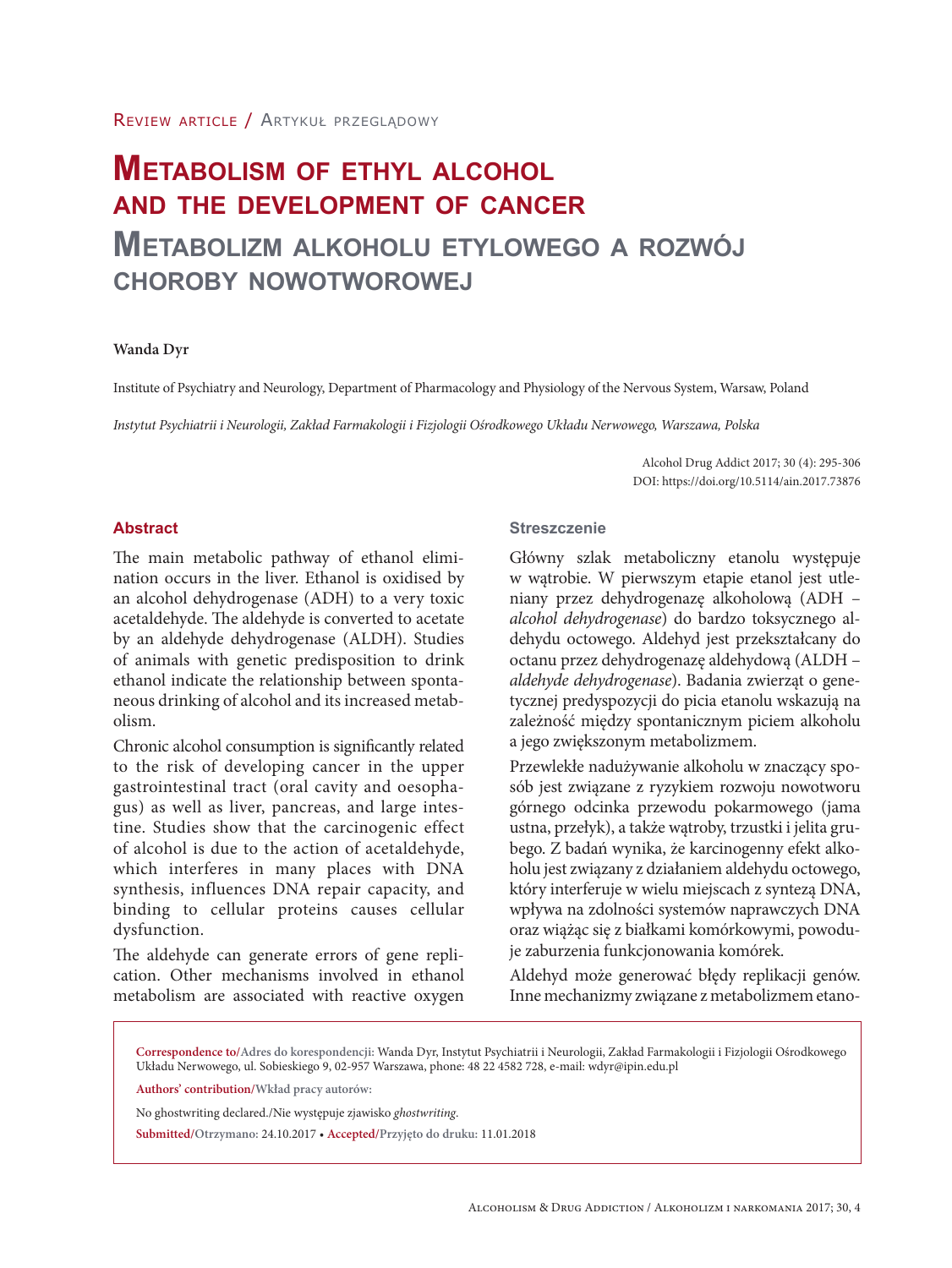species (ROS) resulting from induction of cytochrome P4502E1. Reactive oxygen species can directly affect DNA or by lipid oxidation resulting in breaks in the DNA chain.

Both the formation and metabolism of acetaldehyde is modified by ADH and ALDH. Alcohol dehydrogenase activity is significantly higher in tumour tissues than in healthy tissues and is disproportionately higher in relation to ALDH activity. Such enzyme activity may indicate faster alcohol oxidation and significantly reduced removal of acetaldehyde in the case of cancer. As a result of the diminished acetic aldehyde reduction, its concentration may increase in the tumour tissue and thus may potentiate its carcinogenic effect.

**Keywords:** Ethanol, Alcohol dehydrogenase (ADH), Aldehyde dehydrogenase (ALDH), Cancer

lu wiążą się z reaktywnymi formami tlenu powstającymi na skutek indukcji cytochromu P4502E1. Reaktywne formy tlenu mogą wpływać bezpośrednio na DNA lub przez utlenianie lipidów powodować powstawanie przerw w łańcuchu DNA.

Zarówno tworzenie, jak i metabolizowanie aldehydu octowego jest modyfikowane przez ADH i ALDH. Aktywność dehydrogenazy alkoholowej jest znacząco wyższa w tkankach nowotworowych niż w tkankach zdrowych i nieproporcjonalnie wyższa w stosunku do aktywności ALDH. Taka aktywność enzymów może wskazywać na szybsze utlenianie alkoholu i znacząco mniejsze usuwanie aldehydu octowego w przypadku nowotworu. Na skutek zaniżonej redukcji aldehydu octowego jego stężenie może ulec zwiększeniu w tkance nowotworowej, a tym samym może nasilić się jego działanie karcinogenne.

**Słowa kluczowe:** alkohol etylowy, dehydrogenaza alkoholowa (ADH), dehydrogenaza aldehydowa (ALDH), nowotwór

### **■ Introduction**

The main metabolic pathway for the elimination of ethanol in rats takes place in the liver as a two-stage process. The first factor limiting the speed of elimination is the oxidation of ethanol by alcohol dehydrogenase (ADH), located mainly in cytosol, into the very toxic acetaldehyde. In normal conditions, aldehyde is immediately converted into acetate by aldehyde dehydrogenase (ALDH).

In mammals, liver ALDH exists in the form of several isoenzymes, which differ in terms of subcellular location, electrophoretic migration, kinetic properties, particle size and substrate specificity. Isoenzymes are normally distinguished in terms of high  $K_m$  and low  $K_m$  ( $K_m$  is the Michaelis-Menten constant; that is the substrate concentration at which the speed of enzyme reaction is equal to half the maximum speed of that reaction). This constant expressed in moles per dm<sup>3</sup> defines affinity of enzyme to substrate so the lower it is the higher the affinity, while the higher constant value expresses the small enzyme affinity to the substrate. It is understood that among people and rats mitochondrial low  $K<sub>m</sub>$  ALDH (ALDH2) is the most important acetaldehyde oxidant.

### **■ Wprowadzenie**

Główny szlak metaboliczny eliminacji etanolu u szczurów występuje w wątrobie jako dwuetapowy proces. Pierwszym krokiem ograniczającym szybkość eliminacji jest utlenianie etanolu przez dehydrogenazę alkoholową (ADH – *alcohol dehydrogenase*), zlokalizowaną głównie w cytozolu, do bardzo toksycznego aldehydu octowego. W normalnych warunkach aldehyd jest natychmiast przekształcany do octanu przez dehydrogenazę aldehydową (ALDH – *aldehyde dehydrogenase*).

U ssaków wątrobowa ALDH istnieje w postaci kilku izoenzymów, które różnią się subkomórkową lokalizacją, mobilnością elektroforetyczną, właściwościami kinetycznymi, rozmiarem cząsteczki i specyficznością substratową. Izoenzymy dzieli się zwykle na wysokie K<sub>m</sub> i niskie K<sub>m</sub> (K<sub>m</sub> oznacza stałą Michaelisa-Menten, czyli takie stężenie substratu, przy którym szybkość reakcji enzymatycznej równa się połowie szybkości maksymalnej tej reakcji). Stała ta wyrażana w molach na dm<sup>3</sup> określa powinowactwo enzymu do substratu: im jest mniejsza, tym powinowactwo większe, natomiast duża wartość tej stałej mówi o małym powinowactwie enzymu do substratu.Uważa się, że u ludzi i szczurów mitochondrialne niskie K<sub>m</sub> ALDH (ALDH2) jest najważniejszym enzymem utleniającym aldehyd octowy.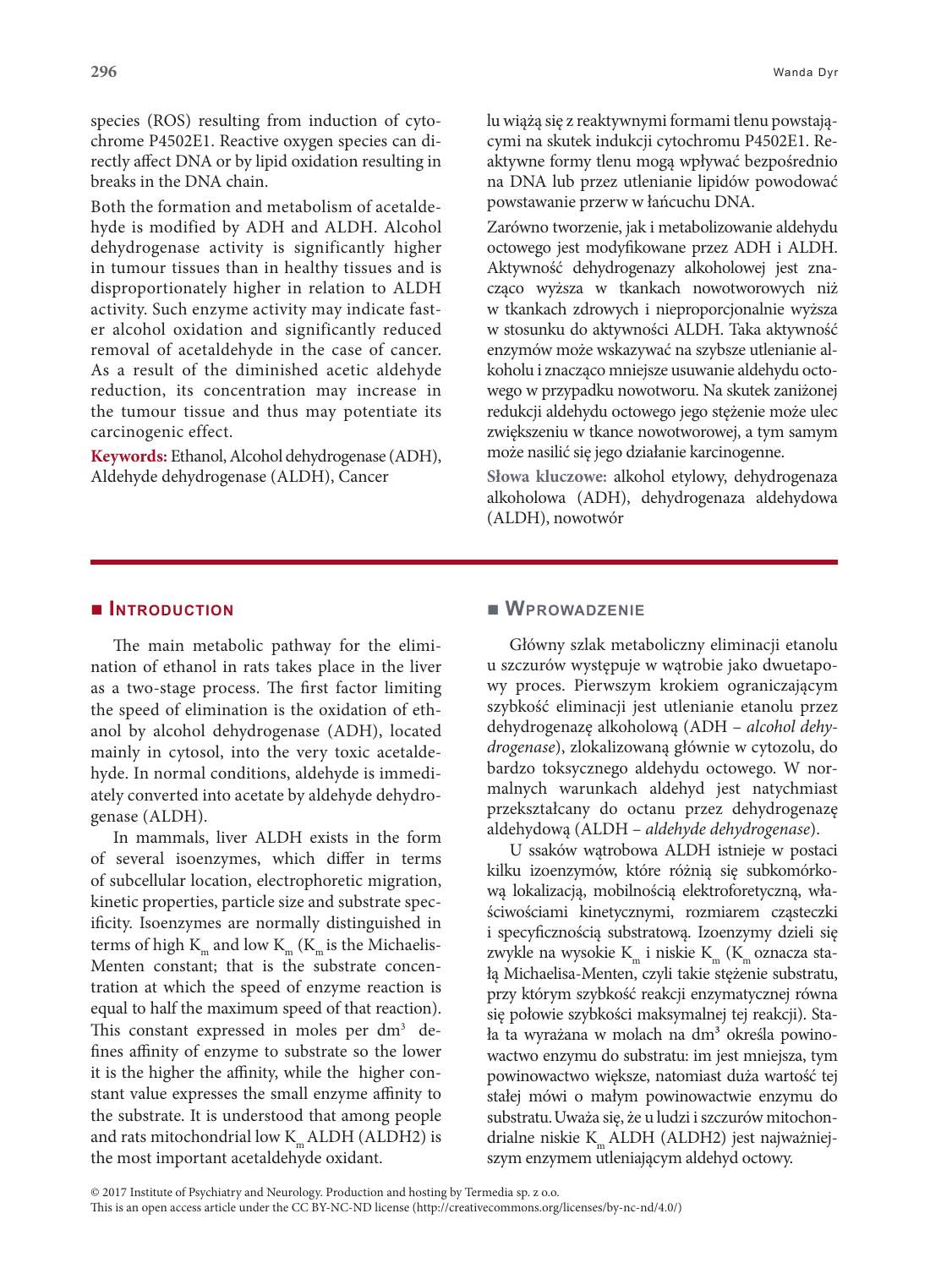Studies on rodents with genetic predisposition to ethanol drinking indicate a correlation between spontaneous alcohol consumption and its increased metabolism [1]. An increase in ADH activity was found in C57BL6 alcohol preferring mice in comparison to DBA mice that did not prefer alcohol [2, 3]. In Fawn-Hooded (FH alcohol preferring) rats compared to Wistar-Kyoto (WKY non-alcohol preferring) rats, there was an increase in ADH activity by 61% [4]. The increased ADH activity in FH rats indicates a genetic adaptation to drinking alcohol. Alcohol preferring rats AA (Alco, Alcohol) and non-alcohol preferring rats ANA (Alco, Non-Alcohol) reveal differences in acetaldehyde metabolism: the concentration of acetaldehyde in the blood during ethanol metabolism is clearly higher in ANA rats than AA [5, 6]. The reason for this difference is unknown. Studies indicate that the changed ALDH activity may be linked to the avoidance of ethanol [7].

Chronic alcohol drinking presents a very serious risk factor for the development of cancer of the upper gastrointestinal tract (oral cavity and oesophagus) as well as the liver, pancreas and colon. Epidemiological studies indicate a correlation between consumed alcohol and the occurrence of cancer in these organs [8, 9]. It is believed that the acetaldehyde rather than the alcohol is carcinogenic. Acetaldehyde is formed as a result of the alcohol metabolism. It interferes with DNA synthesis in many places, disrupts the DNA repair capacity and bonding with cellular proteins disturbs cell functioning. Acetaldehyde may generate errors in gene replication [11] through the formation of stable adducts.

Other mechanisms related to ethanol metabolism may also influence the carcinogenic effects of alcohol. One of these is the reactive oxygen species (ROS) arising from cytochrome P4502E1 induction [12]. ROS may directly affect DNA or by lipid oxidation causing breaks in the DNA chain. The creation of reactive oxygen species takes place during inflammation processes being the etiologic factor in many types of human cancer [13].

Acetaldehyde would seem to be a significant alcohol related carcinogenic factor. The amount of active acetaldehyde following alcohol consumption may therefore have a great carcinogenic impact. Acetaldehyde concentration depends on

Rezultaty badań gryzoni o genetycznej predyspozycji do picia etanolu wskazują na korelację między spontanicznym piciem alkoholu a jego zwiększonym metabolizmem [1]. Wykazano wzrost aktywności ADH u myszy C57BL6 preferujących alkohol w porównaniu z myszami DBA niepreferującymi alkoholu [2, 3]. U szczurów Fawn-Hooded (FH preferujących alkohol) w porównaniu ze szczurami Wistar-Kyoto (WKY niepreferującymi alkoholu) wykazano wzrost aktywności ADH (o 61%) [4]. Nasilona czynność ADH u szczurów FH wskazuje na genetyczną adaptację do picia alkoholu. Preferujące alkohol szczury AA (Alko, Alcohol) i niepreferujące ANA (Alko, Non- -Alcohol) wykazują różnice w metabolizmie aldehydu octowego: stężenie aldehydu octowego we krwi podczas metabolizmu etanolu jest wyraźnie wyższe u szczurów ANA niż u szczurów AA [5, 6]. Nieznana jest przyczyna tej różnicy. Badania wskazują, że zmieniona aktywność ALDH może wiązać się z unikaniem etanolu [7].

Przewlekłe picie alkoholu stanowi bardzo poważny czynnik ryzyka rozwoju nowotworu górnego odcinka przewodu pokarmowego (jama ustna, przełyk), jak również wątroby, trzustki, jelita grubego. Badania epidemiologiczne wskazują na korelację między spożywaniem alkoholu a występowaniem nowotworu tych narządów [8, 9]. Uważa się, że to raczej aldehyd octowy niż alkohol jest karcinogenny [10]. Aldehyd powstaje w wyniku przemiany metabolicznej alkoholu. Interferuje w wielu miejscach z syntezą DNA, zaburza zdolności systemów naprawczych DNA i wiążąc się z białkami komórkowymi, powoduje zaburzenia funkcji komórkowej. Aldehyd może generować błędy replikacji genów [11] przez tworzenie stabilnych adduktów.

Inne mechanizmy związane z metabolizmem etanolu również mogą wpływać na rakotwórcze działanie alkoholu. Jednym z nich są reaktywne formy tlenu powstające na skutek indukcji cytochromu P4502E1 [12]. Reaktywne formy tlenu mogą wpływać bezpośrednio na DNA lub poprzez utlenianie lipidów powodują powstawanie przerw w łańcuchu DNA. Tworzenie reaktywnych form tlenu zachodzi podczas procesów zapalnych, będących etiologicznym czynnikiem wielu typów nowotworów u ludzi [13].

Aldehyd octowy wydaje się istotnym czynnikiem rakotwórczym związanym z alkoholem. Ilość aldehydu działającego po spożyciu alkoholu może mieć zatem duże znaczenie karcinogenne. Stężenie aldehydu jest zależne od jego powstawa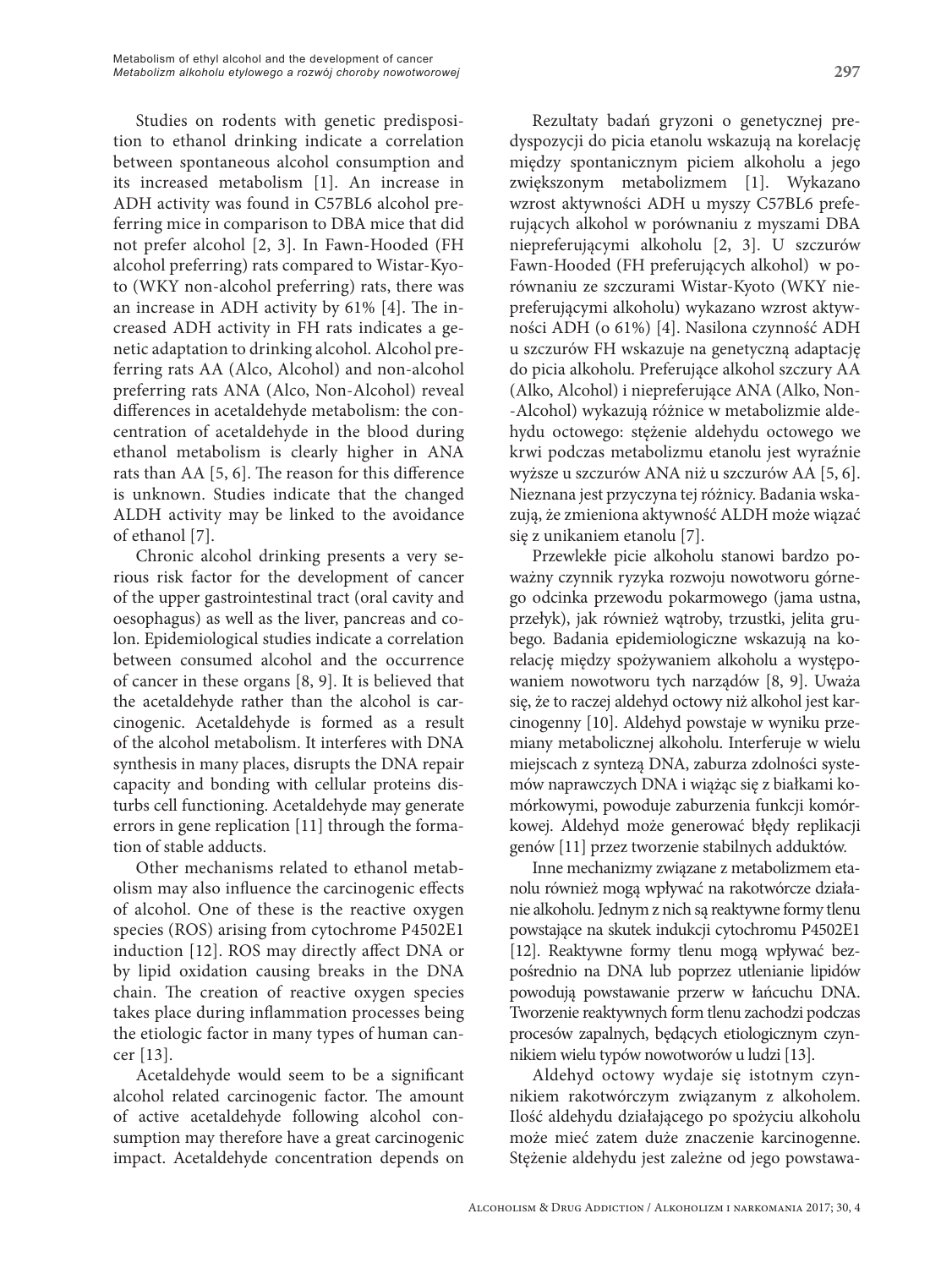its generation and reduction, which is linked to the functioning of two enzymes, ADH and ALDH. In humans, ADH and ALDH exist in a number of forms that are grouped in classes. Different ADH and ALDH isoenzymes have various catalytic properties. Hence in the case of alcohol consumption the polymorphism of these enzymes may be a risk factor in the development of cancers in a different organs [14, 15].

### **■ Alcohol metabolism**

### Alcohol dehydrogenase

Alcohol dehydrogenase plays the most important role in the biotransformation of ethyl alcohol in the human organism. It catalyses the ethanol oxidation reaction into acetaldehyde in the presence of nicotinamide adenine dinucleotide. Ethyl alcohol is effectively oxidised by the class I and IV isoenzymes. It is worth noting that ADH II oxidises ethanol only at its high concentrations.

Alcohol dehydrogenase is considered oxidoreductase. In humans, ADH occurs in the form of a number of isoenzymes divided into classes. The division is based on a differing substrate specificity, inhibitor sensitivity and tissue location. ADH I isoenzymes are dimers, which are the simplest oligomers consisting of only two mers (chain elements). Dimers may be gained as a result of reaction of two compounds, of which each only has one function group capable of polymerisation.

Isoenzymes of the ADH I class are composed of the  $\alpha$ ,  $\beta$ ,  $\gamma$  subunits encoded by three separately structured genetic loci ADH1A, ADH1B and ADH1C. The polymorphism of ADH1B and ADH1C was identified through the coding of three  $\beta$  (β<sub>1</sub>, β<sub>2</sub>, β<sub>3</sub>) chains and two γ (γ<sub>1</sub> i γ<sub>2</sub>) chains [16]. This polymorphism clearly modulates the level of acetaldehyde. ADH1B\*2 is 40 times more active than the ADH1B\*1 and ADH1C\*1 enzymes, and 2.5 times stronger than ADH1C\*2. Alcohol dehydrogenase is verified in many organs, but it mainly takes place in the liver (up to 95% of total activity). Class I isoenzymes exist also in the gastrointestinal tract, kidneys and lungs.

ADH II is a homodimeric of isoenzymes лл, encoded by the ADH2 locus and occurs only in the liver [17]. Homodimers are proteins the quaternary structure of which is formed by two identical nia i redukcji, co wiąże się z czynnością dwóch enzymów – dehydrogenazy alkoholowej (ADH) i dehydrogenazy aldehydowej (ALDH). U ludzi ADH i ALDH istnieje w kilku formach, które są pogrupowane w klasy. Różne izoenzymy ADH i ALDH mają odmienne właściwości katalityczne. Stąd też polimorfizm tych enzymów w przypadku konsumpcji alkoholu może być czynnikiem ryzyka rozwoju nowotworu różnych organów [14, 15].

# **■ Metabolizm alkoholu**

#### Dehydrogenaza alkoholowa

Dehydrogenaza alkoholowa odgrywa najważniejszą rolę w biotransformacji alkoholu etylowego w organizmie człowieka. Katalizuje ona reakcję utlenienia etanolu do aldehydu octowego w obecności dinukleotydu nikotynamidoadeninowego. Alkohol etylowy jest skutecznie utleniany przez izoenzymy klasy I i IV. Warto zwrócić uwagę, że ADH II utlenia etanol dopiero przy jego wysokich stężeniach.

Dehydrogenaza alkoholowa zaliczana jest do oksydoreduktaz. U ludzi ADH występuje w postaci kilkunastu izoenzymów podzielonych na klasy. Podział opiera się na odmiennej specyfice substratowej, wrażliwości na inhibitory, lokalizacji tkankowej. Izoenzymy klasy ADH I są dimerami. Dimery to najprostsze oligomery składające się tylko z dwóch merów (elementów łańcucha). Dimery można otrzymać w wyniku reakcji dwóch związków, z których każdy ma tylko jedną grupę funkcyjną zdolną do polimeryzacji.

Izoenzymy klasy ADH I składają się z podjednostek α, β, γ, oznaczonych przez trzy oddzielne strukturalnie loci genowe ADH1A, ADH1B, ADH1C. Stwierdzono polimorfizm ADH1B i ADH1C przez kodowanie trzech łańcuchów β ( $\beta_1$ ,  $\beta_2$ ,  $\beta_3$ ) i dwóch łańcuchów γ (γ<sub>1</sub> i γ<sub>2</sub>) [16]. Ten polimorfizm w wyraźny sposób moduluje poziom aldehydu octowego. ADH1B\*2 jest 40 razy bardziej aktywny niż enzym ADH1B\*1 i ADH1C\*1, a 2,5 razy silniejszy niż ADH1C\*2. Obecność dehydrogenazy alkoholowej stwierdza się w wielu narządach, ale głównie w wątrobie (aż do 95% całkowitej aktywności). Izoenzymy I klasy istnieją również w przewodzie pokarmowym, nerkach i płucach.

Izoenzym klasy ADH II jest homodimerem podjednostek polipeptydowych typu л, kodowanym przez locus ADH2 i występuje tylko w wątrobie [17]. Homodimery są to białka, których strukturę czwar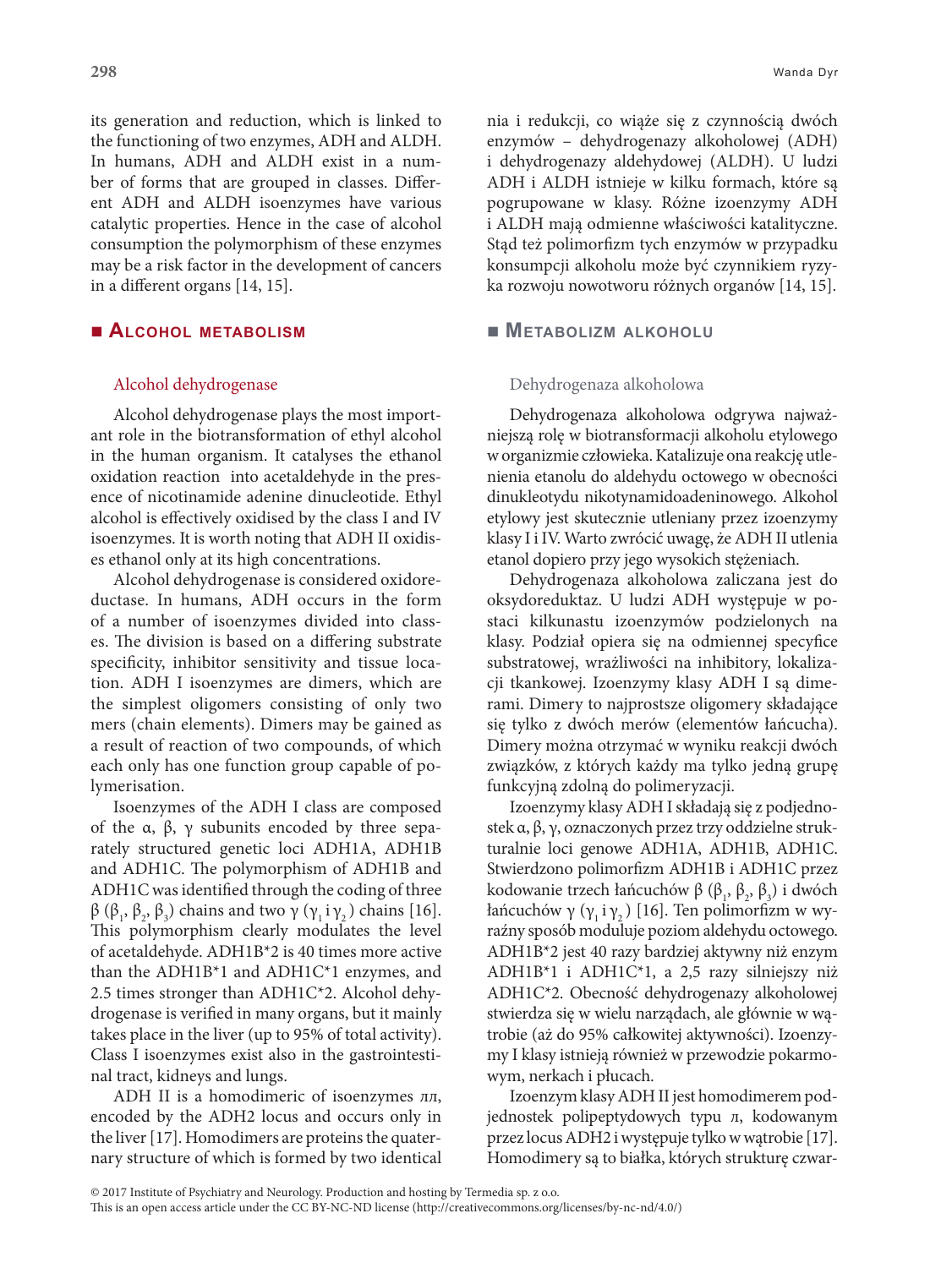polypeptides. The isoenzyme of the ADH III class includes subunits xx coded by the ADH3 locus and is found in all the studied tissues. The ADH IV isoenzyme is composed of the subunits ðð (or μμ) coded by the ADH 4 locus. This is found mainly in the stomach and oesophagus, while it does occur in smaller amounts in other tissues like the liver, skin and cornea. The higher classes of mammalian alcohol dehydrogenase like ADH V and ADH VI are less well known. The class V isoenzyme was found in the stomach epithelium and is made up of the homodimer coded by the ADH 5 locus. The class VI isoenzyme is basically expressed in the liver and in minimal amounts in the kidneys of rats.

Alcohol dehydrogenase plays a basic role in the metabolism of many biologically important substances as it catalyses the oxidation or reduction of a wide spectrum of substrate specificity. The best characterised functions of ADH are protection against excess of endogenous alcohols, products of lipid peroxidation and some exogenous xenobiotics [18]. It has also been noted that ADH metabolises bioamines and prostaglandins. Because ADH reveals a high substrate specificity, it may catalyse the oxidation of retinol, which is also an alcohol. Retinol plays a significant role in the growth and differentiation of cells.

### Aldehyde dehydrogenase

Aldehyde dehydrogenases are a group of enzymes catalysing the oxidation of more than 90% of acetaldehyde products arising in the conversion of ethanol into acetic acid in the reaction associated with NAD+ reduction. On the basis of physicochemical properties, cell location and tissue distribution, many different types of aldehyde dehydrogenase become apparent [19].

Isoenzymes ALDH I and ALDH II belong to the  $low K_m$  (3-50  $\mu$ mol/l) group while ALDH III and ALDH IV to the *high* K<sub>m</sub> (5-83  $\mu$ mol/l) [20]. The class I and II isoenzymes have a fundamental importance in the metabolism of acetaldehyde. ALDH I is a cytosolic enzyme widespread in liver, stomach and brain tissue. This class has a tetrameric structure with 54 kDa subunits encoded by the ALDH-1 gene found in chromosome 9. The tetramer is a quaternary protein with four (tetrameric) subunits.

ALDH II is present in the mitochondrial matrix of various tissues, with its greatest presence

torzędową tworzą dwa identyczne polipeptydy. Izoenzym klasy ADH III zawiera podjednostki ҳҳ kodowane przez locus ADH3 i znajduje się we wszystkich badanych tkankach. Izoenzym klasy ADH IV składa się z podjednostek ðð (lub μμ) kodowanych przez locus ADH 4. Znajduje się głównie w żołądku i przełyku, natomiast w mniejszych ilościach występuje w innych tkankach, takich jak wątroba, skóra, rogówka. Wyższe klasy dehydrogenazy alkoholowej ssaków, ADH V i ADH VI są słabo poznane. Izoenzym V klasy został zidentyfikowany w nabłonku żołądka i składa się z homodimeru kodowanego przez locus ADH 5. Izoenzym VI klasy jest zasadniczo wyrażony w wątrobie i w minimalnych ilościach w nerkach szczurów.

Dehydrogenaza alkoholowa odgrywa zasadniczą rolę w metabolizmie wielu substancji mających ważne znaczenie biologiczne, katalizuje utlenianie lub redukcję szerokiego spektrum specyficzności substratów. Najlepiej określonymi funkcjami ADH jest ochrona przed nadmiarem endogennych alkoholi, produktami peroksydacji lipidowej i przed egzogennymi ksenobiotykami [18]. Stwierdzono również, że ADH metabolizuje bioaminy i prostaglandyny. Ponieważ ADH wykazuje dużą swoistość substratową, może katalizować utlenianie retinolu, który również jest alkoholem. Retinol odgrywa istotną rolę we wzroście i różnicowaniu komórek.

### Dehydrogenaza aldehydowa

Dehydrogenazy aldehydowe są grupą enzymów katalizujących utlenianie więcej niż 90% produktów aldehydu octowego powstałych z przekształcenia etanolu do kwasu octowego w reakcji związanej z redukcją NAD+. Na podstawie właściwości fizykochemicznych, lokalizacji komórkowej, dystrybucji tkankowej wyróżnia się wiele różnych typów dehydrogenazy aldehydowej [19].

Izoenzymy ALDH I i ALDH II należą do grupy *low* K<sub>m</sub> (3–50 μmol/l), podczas gdy ALDH III i ALDH IV do grupy *high* K<sub>m</sub> (5–83 µmol/l) [20]. Izoenzymy I i II klasy mają zasadnicze znaczenie w metabolizmie aldehydu octowego. ALDH I jest enzymem cytozolowym, wszechobecnym w tkankach wątroby, żołądka, mózgu. Ma budowę tetrameru z podjednostką 54 kDa kodowaną przez gen *ALDH-1*, który istnieje w chromosomie 9. Tetramer jest białkiem o czwartorzędowej strukturze czterech podjednostek (tetramerycznych).

ALDH II istnieje w macierzy mitochondrialnej w różnych tkankach, największą jego ilość stwier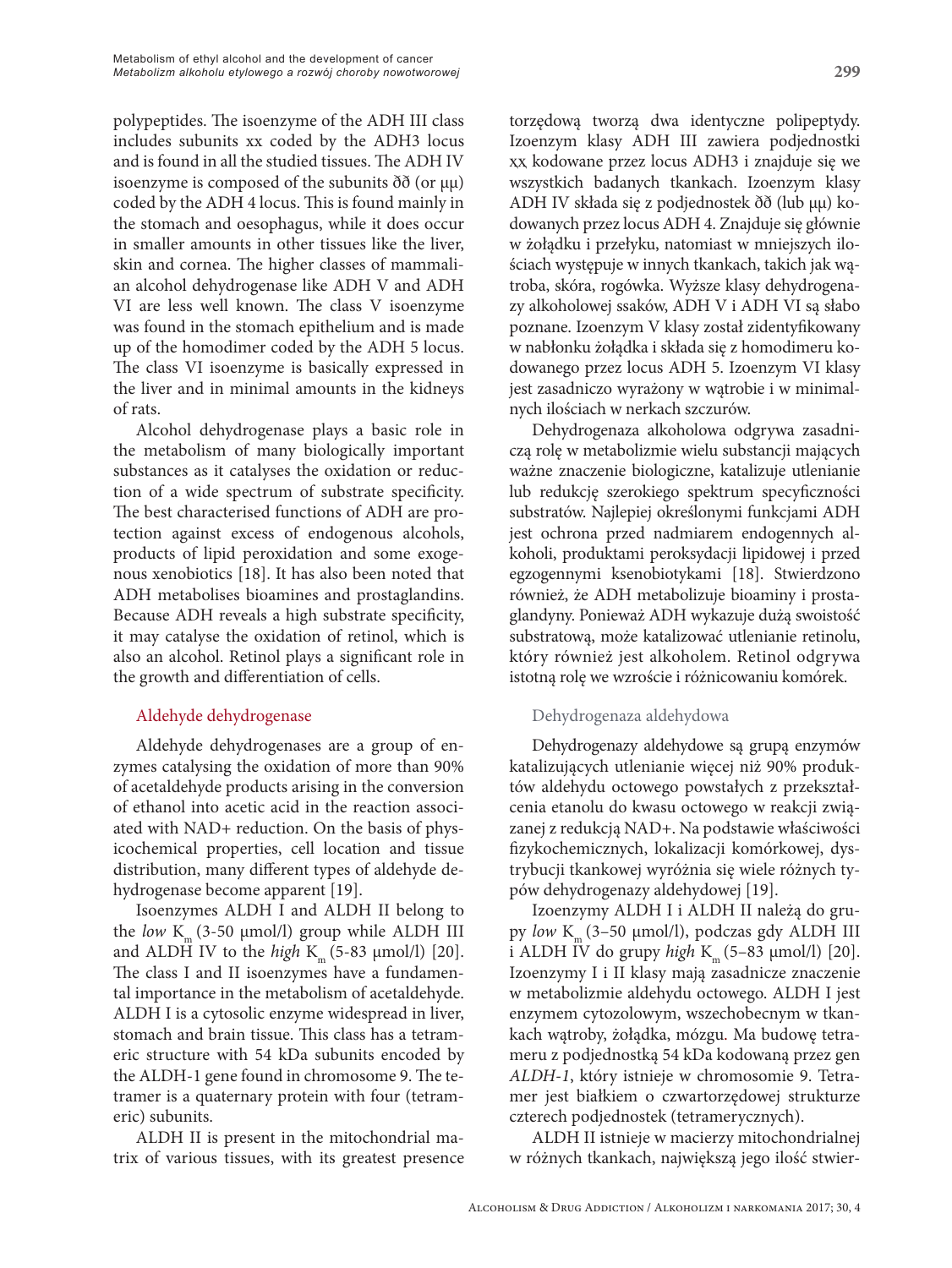detected in the liver. It is made up of tetrameric enzymes with 5kDa subunits coded by the ALDH-2 genes found in chromosome 12 that has two alleles, ALDH2\*1 and ALDH2\*2. There is a high correlation between alcohol consumption and an insufficiency of ALDH II.

Goedde et al. [21] were the first who demonstrate the lack of liver ALDH2 activity in around 50% of Japanese and Chinese. This ALDH under-activity has been shown to be a consequence of structural mutation leading to the enzymatic synthesis of inactive protein. Glutamic acid in position 487 has been replaced by lisyne. Today we know that this mutation causes increased sensitivity to alcohol and as a result the consumption of alcohol is moderate in people of the Asiatic population. People with a lack of ALDH2 consume less alcohol than those with normal ALDH isoenzyme.

In persons with gene ALDH2\*2, adverse symptoms may occur following alcohol consumption like tachycardia, reddening of the face and headaches. Accumulation of acetaldehyde in the blood is probably the direct cause of these symptoms. Experiencing reactions of this kind naturally contributes to the avoidance of drinking alcohol. Mitochondrial liver ALDH II is responsible for more than 65% of acetaldehyde metabolism while the cytosol form (ALDH I) catalyses 20% of acetaldehyde [22].

# **■ The role of ADH and ALDH in tumour formation**

The loss of control mechanisms, the disorders of cell differentiation and their uncontrolled proliferation is a serious cause of the change of healthy cells into tumours that have a totally different metabolism to the healthy. The resulting difference between ADH and ALDH activity in healthy tissue and in cancer cells is a serious factor in the growing risk of tumour formation. The direct correlation mechanism between alcohol abuse and the development of hepatocyte cancer is still little understood. It has been demonstrated that following alcohol consumption, ADH activity in cancer liver cells increases 26% compared with healthy hepatocytes. Research results show significantly higher total ADH and ALDH activity in case of liver tumour. This suggests that cancer cells

dzono w wątrobie. Składa się z tetramerycznych enzymów z podjednostkami 5kDa kodowanymi przez geny *ALDH-2* znajdujące się w chromosomie 12, które mają dwa allele, *ALDH2\*1* i *ALDH2\*2*. Występuje wysoka korelacja między konsumpcją alkoholu a niedoborem ALDH II.

Goedde i wsp. [21] jako pierwsi wykazali, że u około 50% Japończyków i Chińczyków brak jest aktywności wątrobowej ALDH2. Ten niedobór aktywności ALDH okazał się konsekwencją mutacji strukturalnych, prowadzących do syntezy enzymatycznie nieaktywnego białka. Kwas glutaminowy w pozycji 487 został zastąpiony lizyną. Dzisiaj wiadomo, że ta mutacja powoduje zwiększoną wrażliwość na alkohol, a konsekwencją tego jest spożywanie umiarkowanych ilości alkoholu przez ludzi z populacji azjatyckiej. Osoby z niedoborem ALDH2 spożywają mniej alkoholu niż osoby z normalnym izoenzymem ALDH.

U osób mających gen *ALDH2\*2*, po spożyciu alkoholu mogą wystąpić niekorzystne objawy, takie jak przyspieszona czynność serca, zaczerwienienie twarzy, ból głowy. Akumulacja aldehydu octowego we krwi jest prawdopodobnie bezpośrednim powodem tych objawów. Doznawanie takich reakcji w naturalny sposób przyczynia się do unikania picia alkoholu. Mitochondrialna ALDH II wątrobowa jest odpowiedzialna za więcej niż 65% metabolizmu aldehydu octowego, podczas gdy postać cytozolowa (ALDH I) katalizuje 20% aldehydu octowego [22].

# **■ Rola ADH i ALDH <sup>w</sup> powstawaniu nowotworów**

Utrata mechanizmów kontrolnych, zaburzenie różnicowania komórek i ich niepohamowany wzrost stanowią poważną przyczynę zmiany zdrowych komórek w nowotworowe, które mają całkiem inny metabolizm niż zdrowe. Powstające różnice między aktywnością ADH i ALDH w zdrowych tkankach i w komórkach nowotworowych są poważnym czynnikiem nasilającym ryzyko powstawania nowotworu. Ciągle jest mało poznany bezpośredni mechanizm korelacji między nadużywaniem alkoholu a rozwojem nowotworu hepatocytów. Wykazano, że po spożyciu alkoholu aktywność ADH w komórkach nowotworowych wątroby zwiększa się o 26% w porównaniu ze zdrowymi hepatocytami. Wyniki badań wskazują na znacząco wyższą, całkowitą aktywność ADH i ALDH w przypadku nowotworu wątroby. To nasuwa przypuszczenie,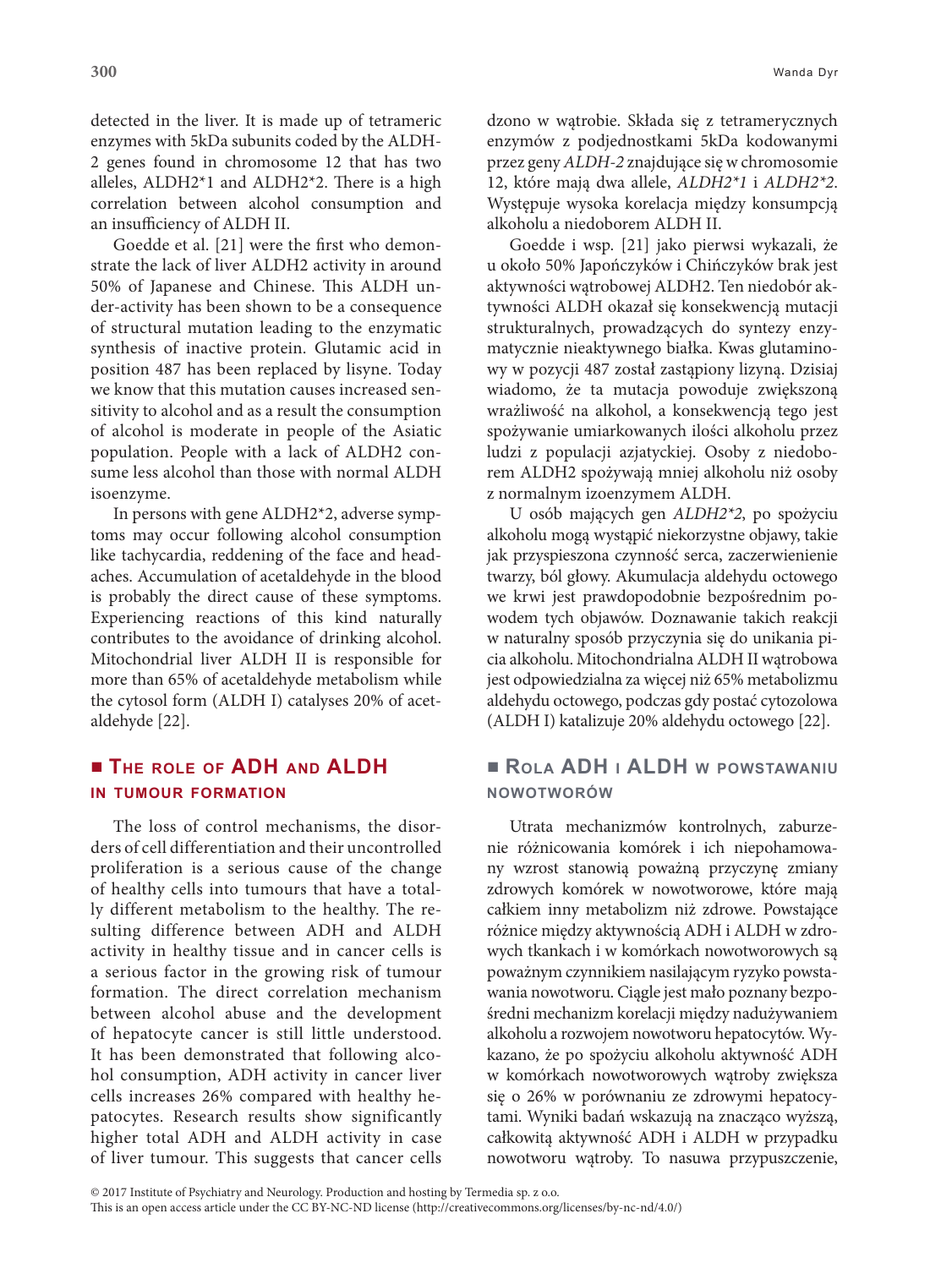much more strongly oxidise exogenous ethanol and have a greater capacity to eliminate acetaldehyde than healthy hepatocytes.

The activity of ALDH is significantly lower with respect to ADH activity in tumour tissue. The increased activity of ADH I in cancer liver cells may multiply carcinogenesis in the liver through the increased level of acetaldehyde from ethanol [23]. Research as shown that in the blood of patients with liver cancer, the activity of ADH I isoenzyme is increased. This increase in activity seems to be caused by the production of the enzyme in the cancer liver cells [24].

Large intestine cancer cells are characterised by intensified ADH and ALDH activity. ADH activity is higher by around 30% in tumour tissue than in that of healthy individuals and in the case of ALDH it is lower by around 25% in tumours. The ALDH activity seems disproportionately low compared to ADH activity at 1:20.5 in cancer cells and only 1:10 in their healthy counterparts. This clinical picture suggests that cancer cells have a greater capacity to oxidise ethanol and a lower capacity to remove acetaldehyde. This leads to an accumulation of acetaldehyde in the large intestine mucous membrane and contributes to the development of large intestine alcohol related tumour [25]. ADH activity in the tumour tissue of drinking persons does not differ to that in non-drinking persons. This may suggest that a rise in ADH activity in large intestine tumour tissue is carcinogenic. In the case of large intestine tumours, type I ADH isoenzyme levels are raised in the blood of patients due to its secretion from cancer cells in the large intestines [26].

In the case of tumours of the gastrointestinal tract, ADH activity is significantly higher than in healthy tissue while that of ALDH does not differ. Also important is that ADH activity is significantly stronger than that of ALDH. Among the ADH isoenzymes, the greatest activity has been demonstrated in class IV, and this is significantly higher in stomach cancer than in that of healthy stomach tissue. Similarly with cancer of the oesophagus there is relatively more ADH and less ALDH than in healthy mucous membranes, which suggests the oxidation of ethanol is very great but that of acetaldehyde is small. Research data suggests that ADH class IV isoenzymes play a fundamental role in acetaldehyde production due to their że komórki nowotworowe znacznie silniej utleniają egzogenny etanol i mają większą zdolność do eliminowania aldehydu octowego niż zdrowe hepatocyty.

W odniesieniu do aktywności ADH w tkance nowotworowej, aktywność ALDH jest znacznie niższa. Zwiększona aktywność ADH I w komórkach nowotworowych wątroby może potęgować karcynogenezę w wątrobie przez zawyżony poziom aldehydu octowego z etanolu [23]. Badania wykazały, że we krwi pacjentów z nowotworem wątroby aktywność izoenzymu ADH I jest podwyższona. Ten wzrost aktywności wydaje się spowodowany wydzielaniem enzymu z komórek nowotworowych wątroby [24].

Komórki nowotworu jelita grubego cechuje wzmożona aktywność ADH i ALDH. Aktywność ADH jest wyższa o około 30% w tkance nowotworowej niż w tkance osobników zdrowych, a w przypadku ALDH – niższa o około 25% w chorobie nowotworowej. Czynność ALDH wydaje się nieproporcjonalnie niska w stosunku do czynności ADH i wynosi 1:20,5 w komórkach nowotworowych i tylko 1:10 w prawidłowych. Taki obraz kliniczny nasuwa przypuszczenie, że komórki nowotworowe mają większą zdolność utleniania etanolu i mniejszą usuwania aldehydu octowego. To prowadzi do akumulacji aldehydu octowego w błonie śluzowej jelita grubego i przyczynia się do rozwoju nowotworu jelita grubego związanego z alkoholem [25]. Aktywność ADH w tkance nowotworowej osób pijących nie różni się od jej aktywności w tkance nowotworowej osobników niepijących. To może sugerować, że wzrost aktywności ADH w tkance nowotworowej jelita grubego jest rakotwórczy. W przypadku nowotworu jelita grubego izoenzym ADH typu I jest podwyższony we krwi pacjentów na skutek jego wydzielania z komórek nowotworowych jelita grubego [26].

Przy nowotworach przewodu pokarmowego czynność ADH jest znacząco wyższa niż w zdrowej tkance, natomiast aktywność ALDH nie różni się. Również ważne jest to, że działanie ADH jest znacznie silniejsze niż działanie ALDH. Spośród izoenzymów ADH najwyższą aktywność wykazano w IV klasie i jest ona znacząco wyższa w nowotworze żołądka niż w tkance zdrowej żołądka. Podobnie w nowotworze przełyku jest relatywnie więcej ADH i mniej ALDH niż w zdrowej błonie śluzowej, co sugeruje, że utlenianie etanolu jest bardzo duże, ale utlenianie aldehydu octowego małe. Dane badawcze wskazują, że izoenzymy IV klasy ADH – ze względu na ich właściwości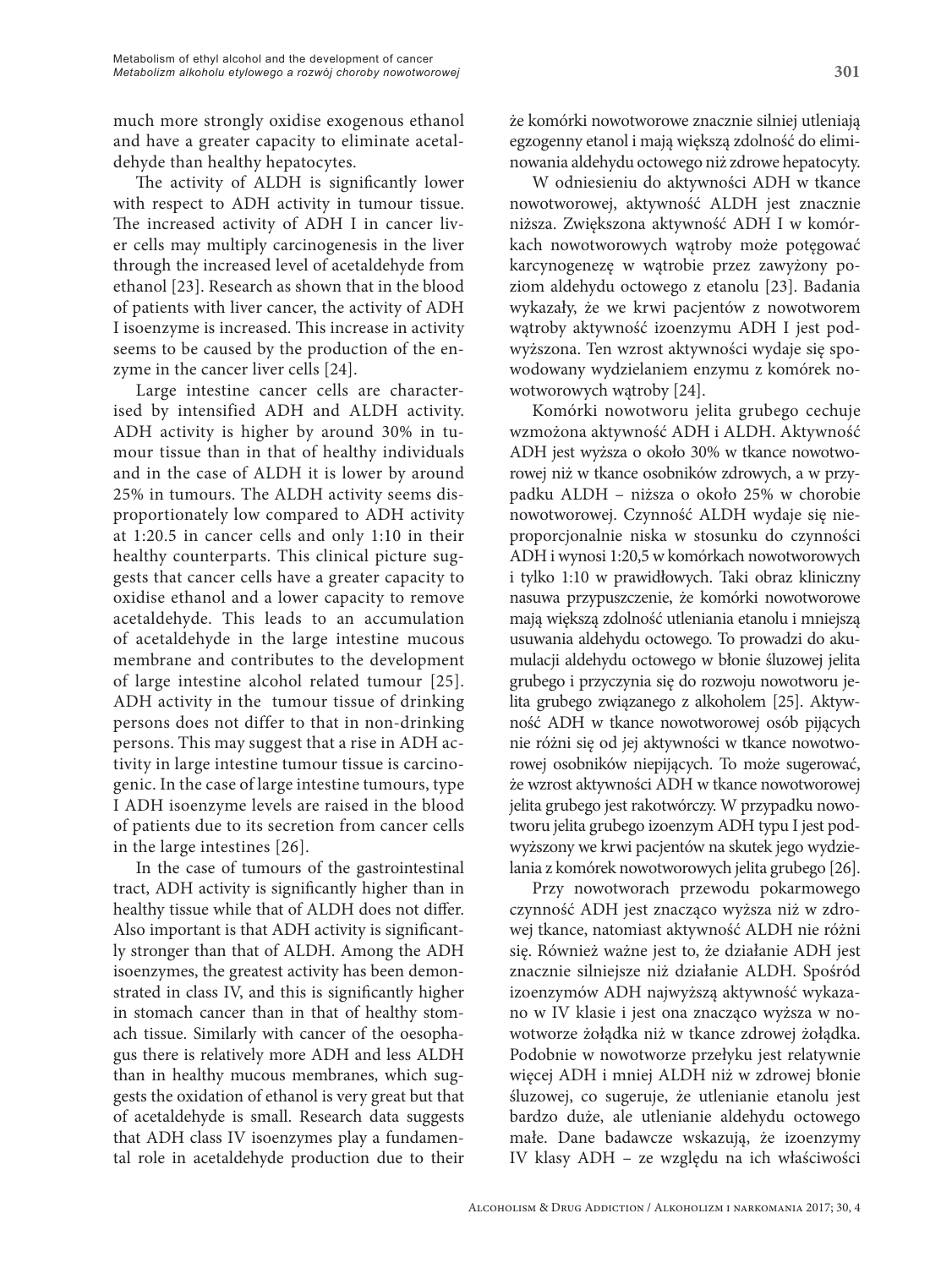kinetic properties and location in the external part of the stomach or on the oesophageal mucous membrane. A rise of this class isoenzyme activity in tumour cells leads to an increase in the capacity to produce acetaldehyde from exogenous ethanol.

The rise in alcohol dehydrogenase and class IV isoenzyme activity in blood plasma in patients with stomach and oesophageal cancer may be an effect of the secretion of that enzyme from cancer cells [27, 28].

# **■ Other risk-factors of cancer associated with alcohol abuse**

Various parameters associated with alcohol abuse may affect the development of cancer, e.g. the reduction of vitamin A and E and iron levels or the adopted eating habits. The occurrence of breast cancer may be treated as a consequence of alcohol drinking. However, the results of epidemiological studies are rather inconsistent and the occurrence of an ambiguity of relations may indicate the existence of a factor responsible for the link between alcohol and breast cancer [29]. Eating habits are considered one such element. Closer attention to this issue indicates that despite the doubts, there is a link between alcohol consumption and breast cancer [30-32]. The results of certain studies suggest that alcohol probably plays an intermediary role in the development of this cancer due to causing a rise in oestrogen concentration in women prior to menopause, which may be a mechanism stimulating the occurrence of breast cancers [33].

As demonstrated in studies conducted on rats (34), alcohol exacerbates the action of tobacco, stimulating the formation of tumours. People who both drink and smoke are 35 times more likely to develop cancer of the oral cavity, trachea or oesophagus than those who do not [35]. This may suggest the interaction of alcohol and carcinogenic factors linked to tobacco smoking may additionally favour the occurrence of cancer [34].

The carcinogenic mechanism of alcohol action may result from its effect on specific enzymes. In normal conditions certain enzymes help to deactivate substances entering the organism but may also increase the toxic influence of certain carcinokinetyczne i lokalizację w zewnętrznej części żołądka lub w błonach śluzowych przełyku – odgrywają zasadniczą rolę w wytwarzaniu aldehydu octowego. Wzrost aktywności tej klasy izoenzymu w komórkach nowotworowych prowadzi do zwiększonej zdolności wytwarzania aldehydu octowego z etanolu pochodzenia egzogennego.

Wzrost aktywności dehydrogenazy alkoholowej i IV klasy izoenzymu w surowicy krwi pacjentów z nowotworem żołądka i przełyku może być efektem wydzielania tego enzymu z komórek nowotworowych [27, 28].

# **■ Inne czynniki ryzyka chorób nowotworowych związane z nadużywaniem alkoholu**

Na rozwój choroby nowotworowej mogą wpływać różne parametry związane z nadużywaniem alkoholu, np. zmniejszenie poziomu witamin A, E, żelaza czy sposób odżywiania. Występowanie nowotworu sutka można by traktować jako konsekwencję picia alkoholu. Wyniki badań epidemiologicznych są jednak dość niespójne i występująca niejednoznaczność powiązań może wskazywać na istnienie czynnika odpowiedzialnego za związek między alkoholem a nowotworem sutka [29]. Jak się uważa, takim elementem mógłby być sposób odżywiania się. Bliższe zapoznanie się z tym problemem wskazuje, że mimo wątpliwości istnieje związek między konsumpcją alkoholu a nowotworem sutka [30–32]. Wyniki niektórych badań sugerują, że alkohol prawdopodobnie odgrywa pośrednią rolę w rozwoju tego nowotworu przez powodowanie wzrostu stężenia estrogenów u kobiet przed menopauzą, co może być mechanizmem stymulującym powstawanie nowotworu piersi [33].

Jak wykazano w badaniach przeprowadzonych na szczurach [34] alkohol potęguje działanie tytoniu pobudzające tworzenie się guzów nowotworowych. U ludzi, którzy zarówno piją, jak i palą, ryzyko nowotworu jamy ustnej, tchawicy czy przełyku jest 35 razy większe niż u osób, które ani nie piją, ani nie palą [35]. To może sugerować, że wzajemne oddziaływanie alkoholu i czynników rakotwórczych, związanych z paleniem tytoniu, może dodatkowo sprzyjać powstawaniu nowotworów [34].

Rakotwórczy mechanizm działania alkoholu może również wynikać z jego oddziaływania na określone enzymy. W normalnych warunkach pewne enzymy pomagają unieczynnić substancje wnika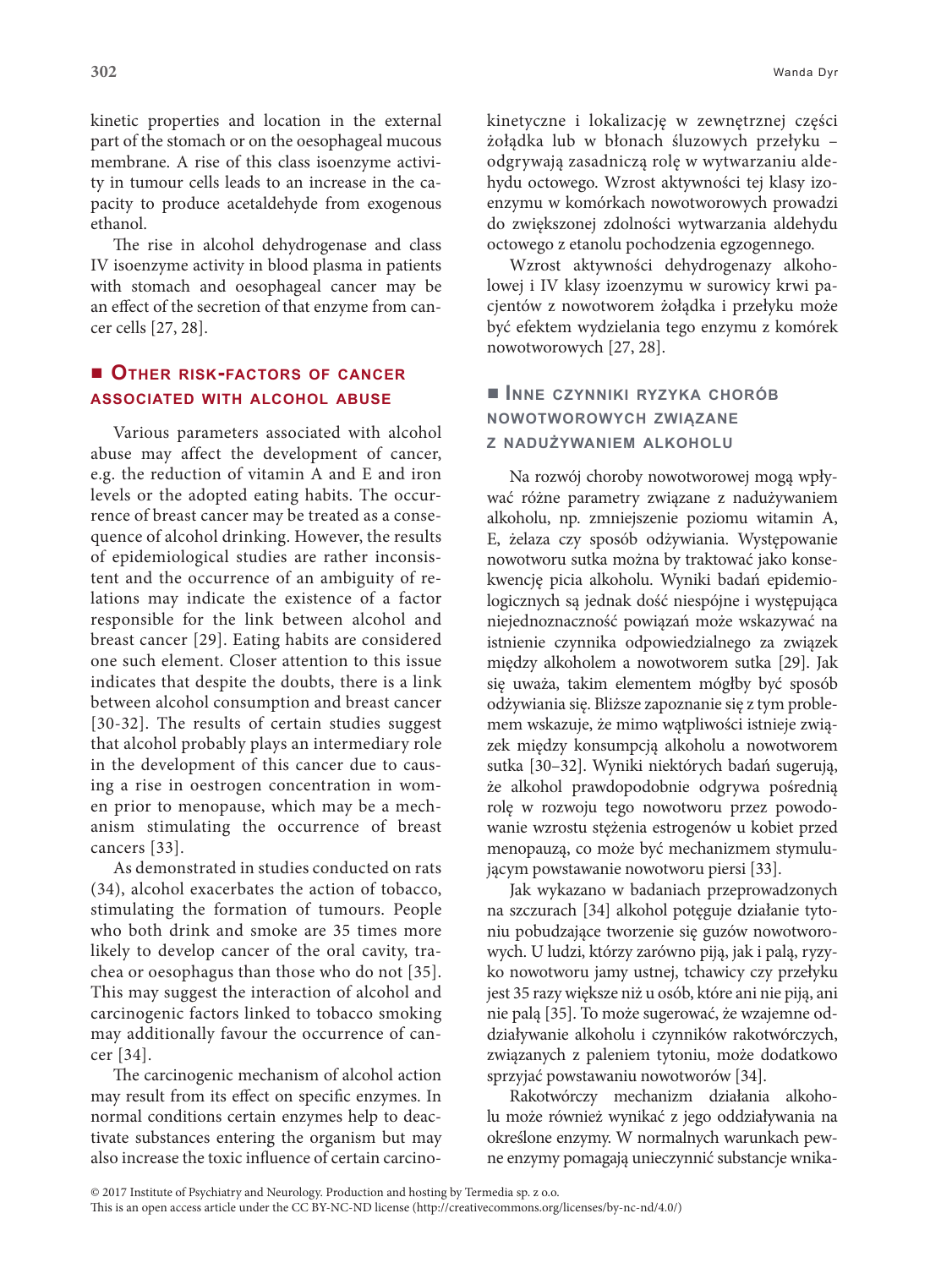gens. An example of this is the enzyme cytochrome P-450 [36, 37]. Consumed alcohol activates cytochrome P-450 in the liver, lungs, oesophagus and intestines [34, 37], in organs where alcohol-related tumours arise.

Long-term alcohol consumption is linked to disrupted digestion of food and absorption of various substances from the gastrointestinal tract. A reduction in the concentrated of iron, zinc, vitamin E and certain vitamins of the B group has been demonstrated under experimental conditions. This relation has been observed in persons dependent on alcohol and is accompanied by certain cancers [34]. Vitamin A is supposed to counter cancer formation, however, its level is very reduced in the liver and oesophagus of rats in the course of long-term alcohol consumption [39, 40].

Study results show that a diet containing large amounts of fresh vegetables and fruits, rich in folic acid and group B vitamins reduces the risk of colon cancer. Alcohol consumption counters the protective action of diet and even increases the risk as a result of the reduction of folic acid [41]. Even small amounts of alcohol (e.g. two drinks a day) reduce to zero the beneficial influence of a correct diet reducing the risk of colon cancer.

It has been estimated that 2-4% of all cases of cancer are directly or indirectly caused by alcohol. The regular drinking of alcohol increases the risk of cancer of the oral cavity, throat, oesophagus, larynx, liver and breasts in women. Cigarette smoking amplifies the activity of alcohol. Research shows that cut-off drinking alcohol and smoking would limit the number of oral cavity cancer cases by at least 83%. By just reducing the amount of consumed alcohol, we can prevent 42% of oral cavity, throat and oesophagus cancer, 34% of larynx cancer and 21% of liver cancer [42].

# **■ Summary**

The main elimination of ethanol takes place in the liver. Alcohol dehydrogenase (ADH), located mainly in cytosol, oxidises alcohol into the very toxic acetaldehyde, which is deactivated by aldehyde dehydrogenase (ALDH).

Chronic alcohol drinking is a very serious risk factor in the development of cancer of the upper jące do organizmu, ale mogą też zwiększać toksyczne działanie niektórych karcinogenów. Takim przykładem jest enzym – cytochrom P-450 [36, 37]. Spożyty alkohol uaktywnia cytochrom P-450 w wątrobie, płucach, przełyku i jelitach [34, 38], w narządach, gdzie powstają nowotwory związane z alkoholem.

Przewlekłe spożywanie alkoholu wiąże się z zaburzeniami trawienia pokarmu i wchłaniania różnych substancji z przewodu pokarmowego. W warunkach doświadczalnych wykazano obniżone stężenie żelaza, cynku, witaminy E, niektórych witamin z grupy B. Zależność taką obserwuje się u osób uzależnionych od alkoholu i towarzyszą temu określone nowotwory [34]. Witaminie A przypisuje się działanie zapobiegające chorobie nowotworowej, jednakże jej stężenie jest bardzo obniżone w wątrobie i przełyku szczurów w czasie przewlekłego spożywania alkoholu [39, 40].

Wyniki badań wykazują, że dieta zawierająca duże ilości świeżych warzyw i owoców, bogata w kwas foliowy i witaminy z grupy B, zmniejsza możliwość wystąpienia raka okrężnicy. Spożywanie alkoholu znosi ochronne działanie diety, a nawet zwiększa ryzyko choroby nowotworowej na skutek redukcji stężenia kwasu foliowego [41]. Nawet niewielkie ilości alkoholu, np. dwa drinki dziennie, obniżają do zera dobroczynny wpływ prawidłowej diety zmniejszającej niebezpieczeństwo wystąpienia nowotworu okrężnicy.

Szacuje się, że 2–4% wszystkich przypadków nowotworów spowodowanych jest pośrednio lub bezpośrednio przez alkohol. Regularne picie alkoholu zwiększa ryzyko wystąpienia nowotworów jamy ustnej, gardła, przełyku, krtani, wątroby i piersi u kobiet. Palenie papierosów potęguje działanie alkoholu. Z badań wynika, że zaprzestanie picia alkoholu i palenia ograniczyłoby liczbę przypadków nowotworu jamy ustnej aż o 83%. Zmniejszając tylko ilość wypijanego alkoholu, można by zapobiec 42% przypadków nowotworu jamy ustnej, gardła i przełyku, 34% – nowotworu krtani i 21% – wątroby [42].

# **■ Podsumowanie**

Zasadnicza eliminacja etanolu zachodzi w wątrobie. Dehydrogenaza alkoholowa (ADH), zlokalizowana głównie w cytozolu, utlenia alkohol do bardzo toksycznego aldehydu octowego, który jest dezaktywowany przez dehydrogenazę aldehydową (ALDH).

Przewlekłe picie alkoholu jest bardzo poważnym czynnikiem ryzyka rozwoju nowotworu gór-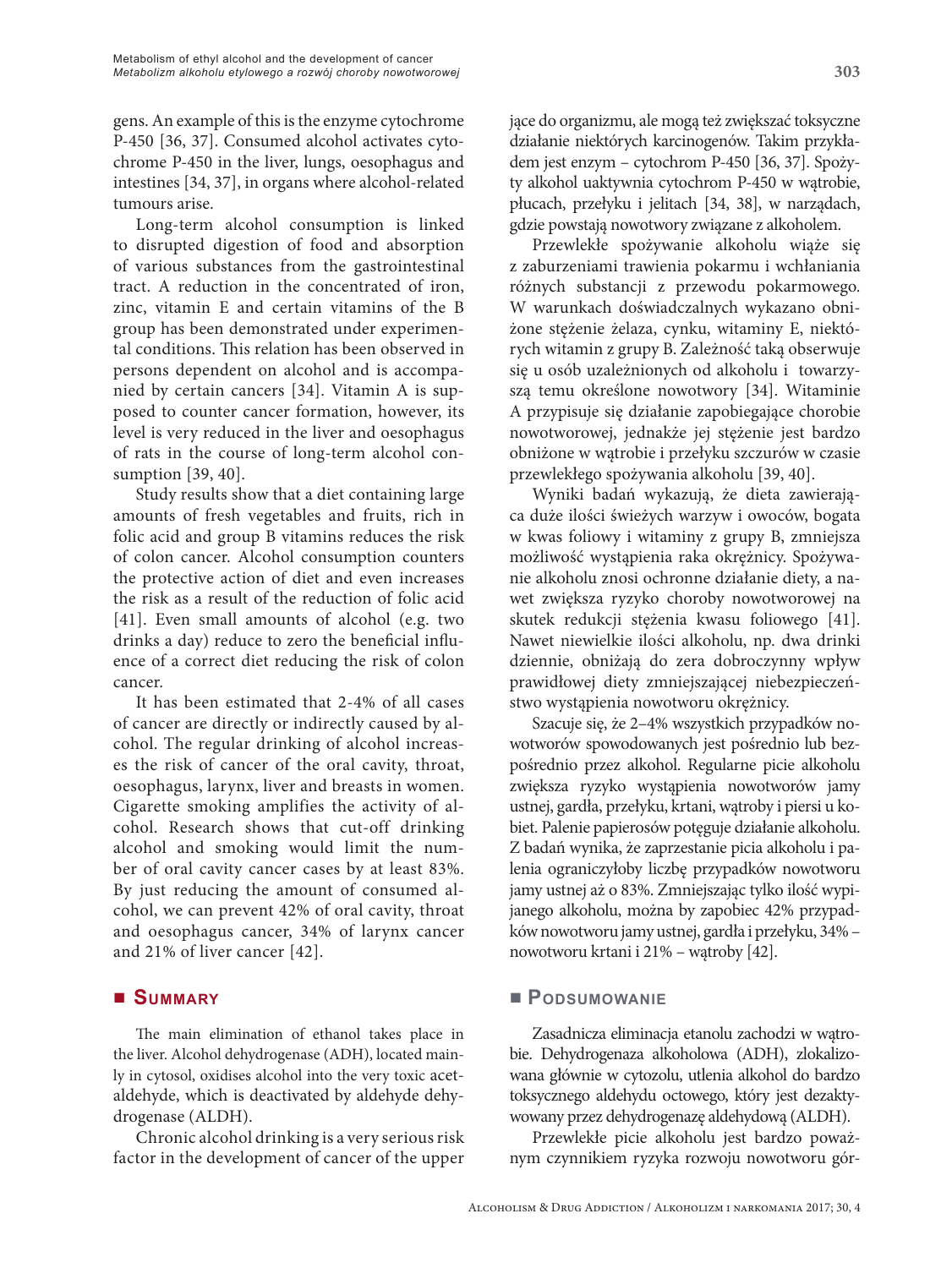gastrointestinal tract (oral cavity and oesophagus) as well as the liver, pancreas and large intestine. It is accepted that acetaldehyde is carcinogenic more than alcohol. Aldehyd interferes with the synthesis of DNA in many places generates errors of gene replication causing the cellular dysfunction. The amount of acetaldehyde created as the result of consumed alcohol may have a great influence on cancer formation. The concentration of acetaldehyde is linked to ADH and ALDH activity. The polymorphism of these enzymes in the case of alcohol consumption may be a risk factor in the development of cancer in a variety of organs. Following alcohol consumption, ADH activity increases by 26% in liver tumour cells compared to healthy hepatocytes. Increased ADH I activity in cancer liver cells may enhance carcinogenesis as a result of the higher level of acetaldehyde arising from ethanol. There has been shown to be a reduction of around 25% in the ALDH activity in cancer cases. This suggests that cancer cells have a greater capacity to oxidise ethanol and a lower capacity to remove acetaldehyde.

Study results indicate unequivocally that alcohol abstinence may cause a reduction in various forms of cancer incidence, especially those in the area of the gastrointestinal tract.

nego odcinka przewodu pokarmowego (jama ustna, przełyk), jak również wątroby, trzustki, jelita grubego. Sądzi się, że to raczej aldehyd octowy niż alkohol jest karcinogenny. Aldehyd, interferując w wielu miejscach z syntezą DNA, generuje błędy replikacji genów, powoduje zaburzenie funkcji komórkowej. Ilość aldehydu octowego powstałego w wyniku spożytego alkoholu może mieć duży wpływ na tworzenie się nowotworów. Stężenie aldehydu octowego jest związane z czynnością ADH i ALDH. Polimorfizm tych enzymów w przypadku konsumpcji alkoholu może być czynnikiem ryzyka dla rozwoju nowotworu różnych organów. Po spożyciu alkoholu, aktywność ADH zwiększa się o 26% w komórkach nowotworowych wątroby w porównaniu ze zdrowymi hepatocytami. Nasilona czynność ADH I w komórkach nowotworowych wątroby może potęgować karcynogenezę w wyniku zawyżonego poziomu aldehydu octowego powstałego z etanolu. W przypadku ALDH wykazano obniżoną aktywność o około 25% w chorobie nowotworowej. To nasuwa przypuszczenie, że komórki nowotworowe mają większą zdolność utleniania etanolu i mniejszą zdolność usuwania aldehydu octowego.

Wyniki badań w sposób jednoznaczny wskazują, że utrzymywanie abstynencji alkoholowej może spowodować zmniejszenie zachorowalności na różne nowotwory, szczególnie nowotwory w obrębie przewodu pokarmowego.

#### **Conflict of interest/Konflikt interesów**

None declared./Nie występuje.

#### **Financial support/Finansowanie**

None declared./Nie zadeklarowano.

#### **Ethics/Etyka**

The work described in this article has been carried out in accordance with the Code of Ethics of the World Medical Association (Declaration of Helsinki) on medical research involving human subjects, EU Directive (210/63/EU) on protection of animals used for scientific purposes, Uniform Requirements for manuscripts submitted to biomedical journals and the ethical principles defined in the Farmington Consensus of 1997.

Treści przedstawione w pracy są zgodne z zasadami Deklaracji Helsińskiej odnoszącymi się do badań z udziałem ludzi, dyrektywami UE dotyczącymi ochrony zwierząt używanych do celów naukowych, ujednoliconymi wymaganiami dla czasopism biomedycznych oraz z zasadami etycznymi określonymi w Porozumieniu z Farmington w 1997 r.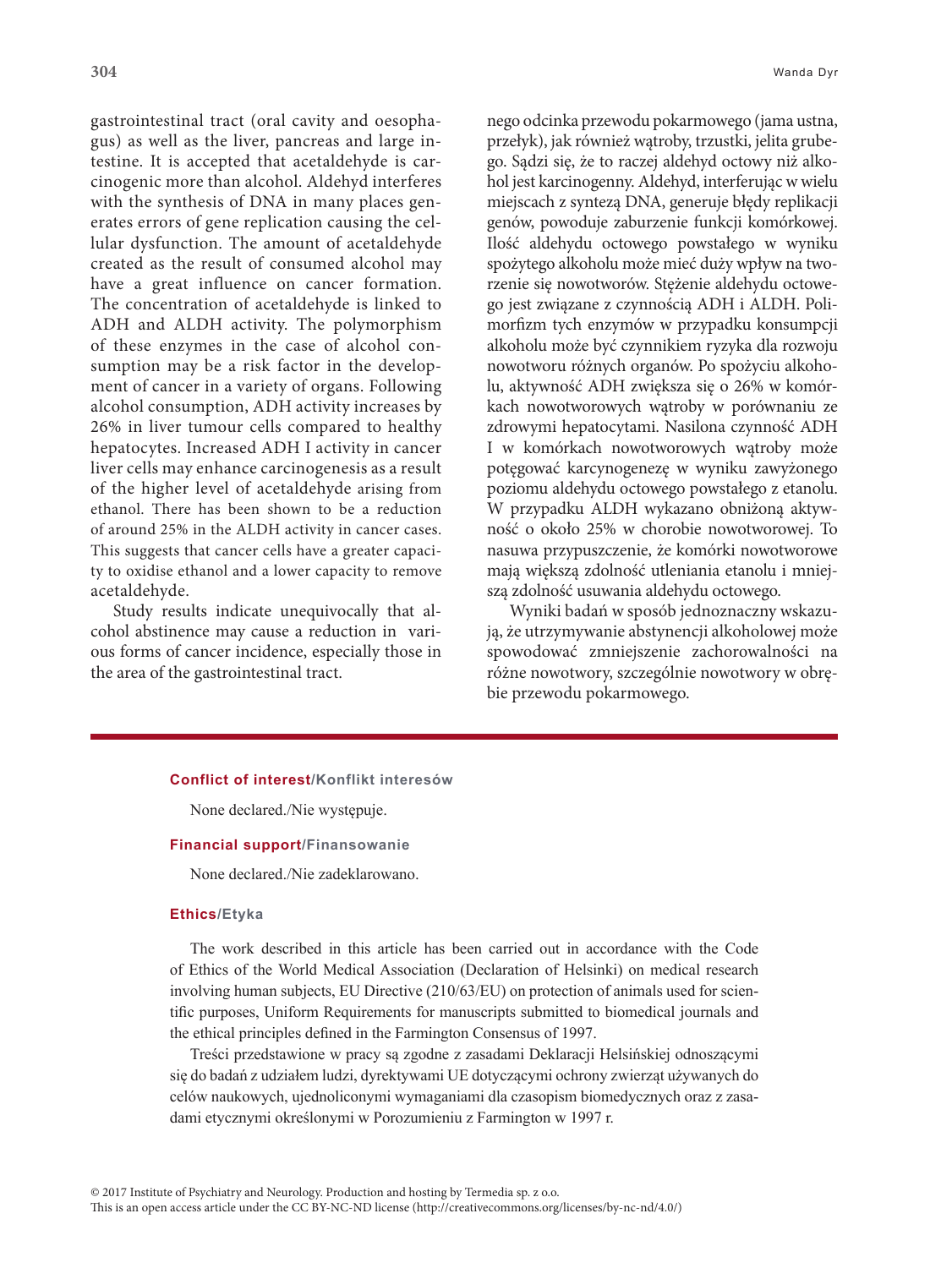#### **References/Piśmiennictwo**

- 1. Petrova MA. Serum and liver alcohol dehydrogenase levels in rats differing in alcohol motivation. *Byulleten Esperimentalnoi Biologii i Meditsiny* 1985; 100: 583-84.
- 2. Sheppard JR, Albersheim P and McClearn GE. Enzyme activities and ethanol preference in mice. *Biochem Gen* 1968; 2: 205-12.
- 3. Algar E, Holmes RS. Liver cytosolic aldehyde dehydrogenases from "alcohol-drinking" and "alcohol-avoiding" mouse strains: purification and molecular properties. *Int J Biochem* 1986; 18: 49-56.
- 4. Lodge DJ, Lawrence AJ. Comparative analysis of hepatic ethanol metabolism in Fawn- -Hooded and Wistar-Kyoto rats. *Alcohol* 2003; 30: 75-9.
- 5. Ericsson CJP. Ethanol and acetaldehyde metabolism in rat strains genetically selected for their ethanol preference. *Biochem Pharmacol* 1973; 22: 2283-92.
- 6. Koivisto T, Carr LG, Li T-K and Eriksson CPJ. Mitochondrial aldehyde dehydrogenase (ALDH2) polymorphism in AA and ANA rat lines: lack of genotype and phenotype line differences. *Pharmacol Biochem Pharmacol* 1993; 24: 215-22.
- 7. Koivisto T, Eriksoon CJP. Hepatic aldehyde and alcohol dehydrogenases in alcohol-preferring and alcohol-avoiding rat lines. *Biochemical Pharmacol* 1994; 48, 8: 1551-58.
- 8. Poschl G, Seitz HK. Alcohol and cancer. *Alcohol Alcohol* 2004; 39: 155-65.
- 9. Seits HK, Matsuzaki S, Yokoyama A, Homann N, Vakevainen S, Wang XD. Alcohol and cancer. *Alcohol Clin Exp Res* 2001; 25: 137-43.
- 10. Seitz HK, Strickel F, Homann N. Pathogenic mechanism of upper aerodigestive tract cancer in alcoholics*. Int J Cancer* 2004; 108: 483-87.
- 11. Homann N. Alcohol and upper gastrointestinal tract cancer: the role of local acetaldehyde production. *Addict Biol* 2001; 6: 309-23.
- 12. Badger TM, Huang J, Ronis M, Lumpki CK. Induction of cytochrome P4502E1 during chronic ethanol exposure occurs via transcription of the CYP 2E1 gene when blood alcohol concentration are high. *Biochem Biophys Res Com* 1993; 190: 780-5.
- 13. Issa D, Patel V, Sanyal AJ. Future therapy for non-alcoholic fatty liver disease. *Liver Int*  2018; 38: Suppl 1: 56-63.
- 14. Baraona E, Yokoyama A, Ishii H, Hernández-Muñoz R, Takagi T, Tsuchiya M, et al. Lack of alcohol dehydrogenase isoenzyme activities in the stomach of Japanese subjects. *Life Sci* 1991; 49: 1929-34.
- 15. Yokoyama A, Muramatsu T, Omori T, Yokoyama T, Matsushita S, Higuchi S, et al. Alcohol and aldehyde dehydrogenase gene polymorphisms and oropharyngolaryngeal, esophageal and stomach cancer in Japanese alcoholics. *Carcinogen* 2001; 22: 433-9.
- 16. Chen YC, Peng GS, Wang MF, Tsao TP, Yin SJ. Polymorphism of ethanol-metabolism genes and alcoholism: correlation of allelic variations with the pharmacokinetic and pharmacodynamic consequences. *Chem Biol Interact* 2009; 178: 2-7.
- 17. Hoog JO, Svensson S. Mammalian class II alcohol dehydrogenase. A highly variable enzyme. *Adv Exp Med Biol* 1997; 414: 303-11.
- 18. Hoog JO, Hedberg JJ, Stromberg P, Svensson S. Mammalian alcohol dehydrogenases functional and structural implications. *J Biomed Sci* 2001; 8: 71-6.
- 19. Yoshida A, Rzhetsky A, Hsu LC, Chang C. Human aldehyde dehydrogenase gene family. *Eur Biochem* 1998; 251: 549-57.
- 20. Wall TL. Genetic associations of alcohol and aldehyde dehydrogenase with alcohol dependence and their mechanisms of action. *Ther Drug Monit* 2005; 27: 700-3.
- 21. Goedde HW, Agarwal DP. Polymorphism of aldehyde dehydrogenase and alcohol sensitivity: a new hypothesis. *Enzyme* 1987; 37: 29-44.
- 22. Ehrig T, Bosron WF, Li TK. Alcohol and aldehyde dehydrogenase. *Alcohol Alcohol* 1990; 25: 105-16.
- 23. Jelski W, Zalewski B, Szmitowski M. The activity of class I, II, III and IV of alcohol dehydrogenase (ADH) isoenzymes and aldehyde dehydrogenase (ALDH) in liver cancer. *Dig Dis Sci* 2008; 53(9): 2550-5.